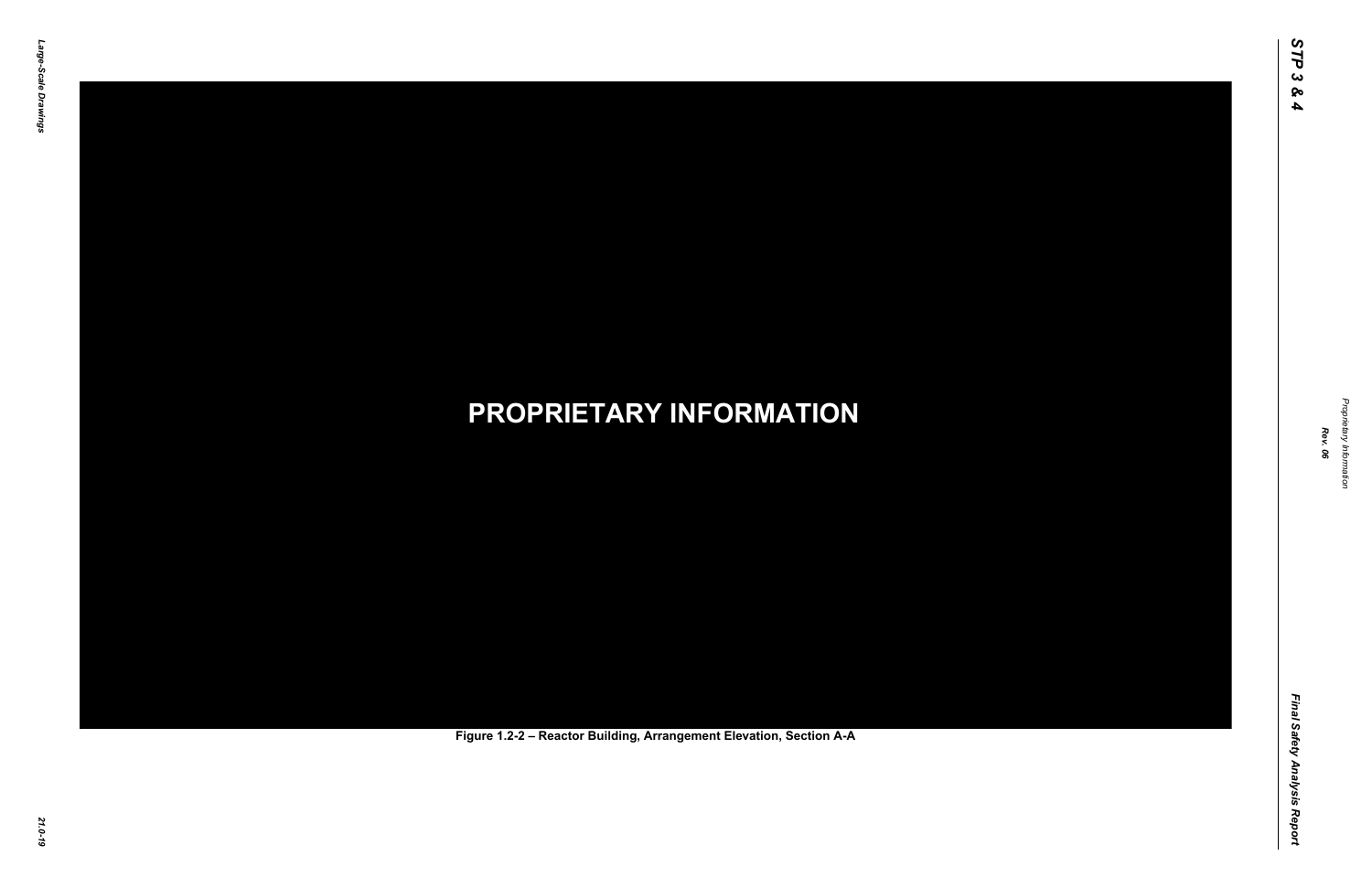Final Safety Analysis Report *Final Safety Analysis Report*

Proprietary Information *Proprietary Information*

# *21.0-20* **PROPRIETARY INFORMATION Figure 1.2-8a – Reactor Building, Arrangement Plan at Elevation 12300 mm**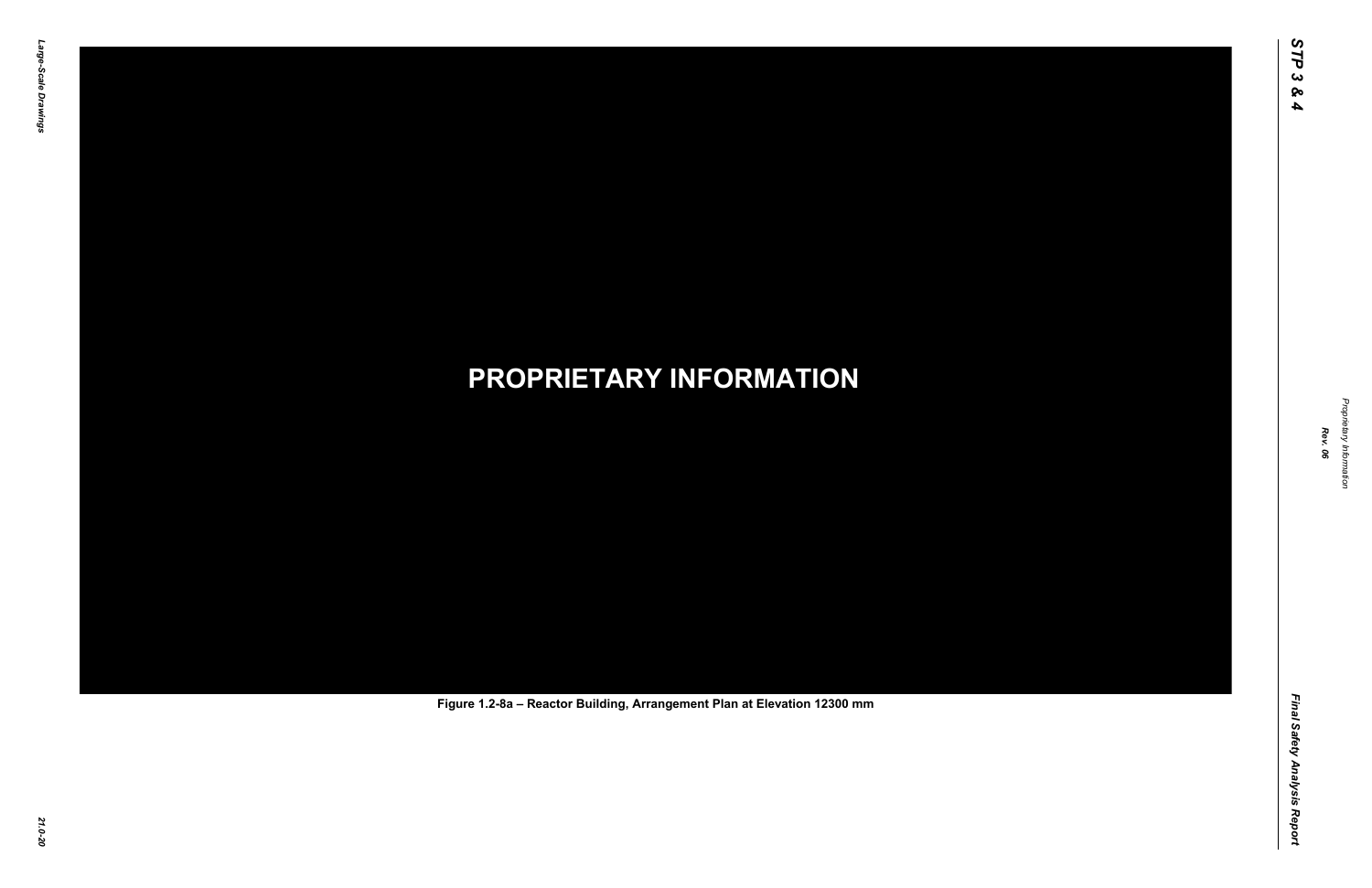Final Safety Analysis Report *Final Safety Analysis Report*



Proprietary Information *Proprietary Information*

# *21.0-21* **PROPRIETARY INFORMATION Figure 1.2-8b – Reactor Building, Arrangement Plan at Elevation 12300 mm**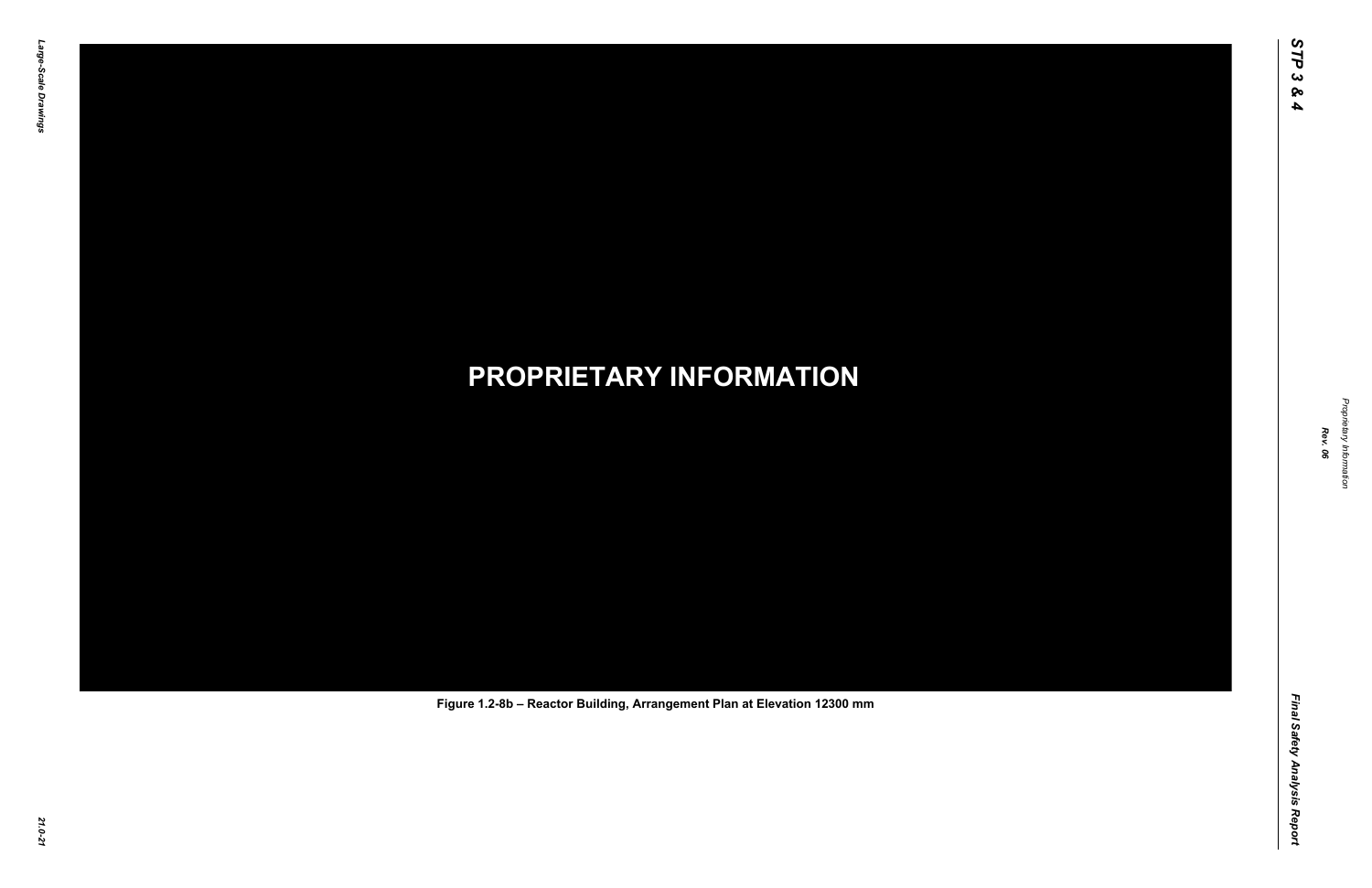Final Safety Analysis Report *Final Safety Analysis Report*

Proprietary Information *Proprietary Information*

# *21.0-22* **PROPRIETARY INFORMATION Figure 1.2-23a – Radwaste Building at Elevation -1700 MM**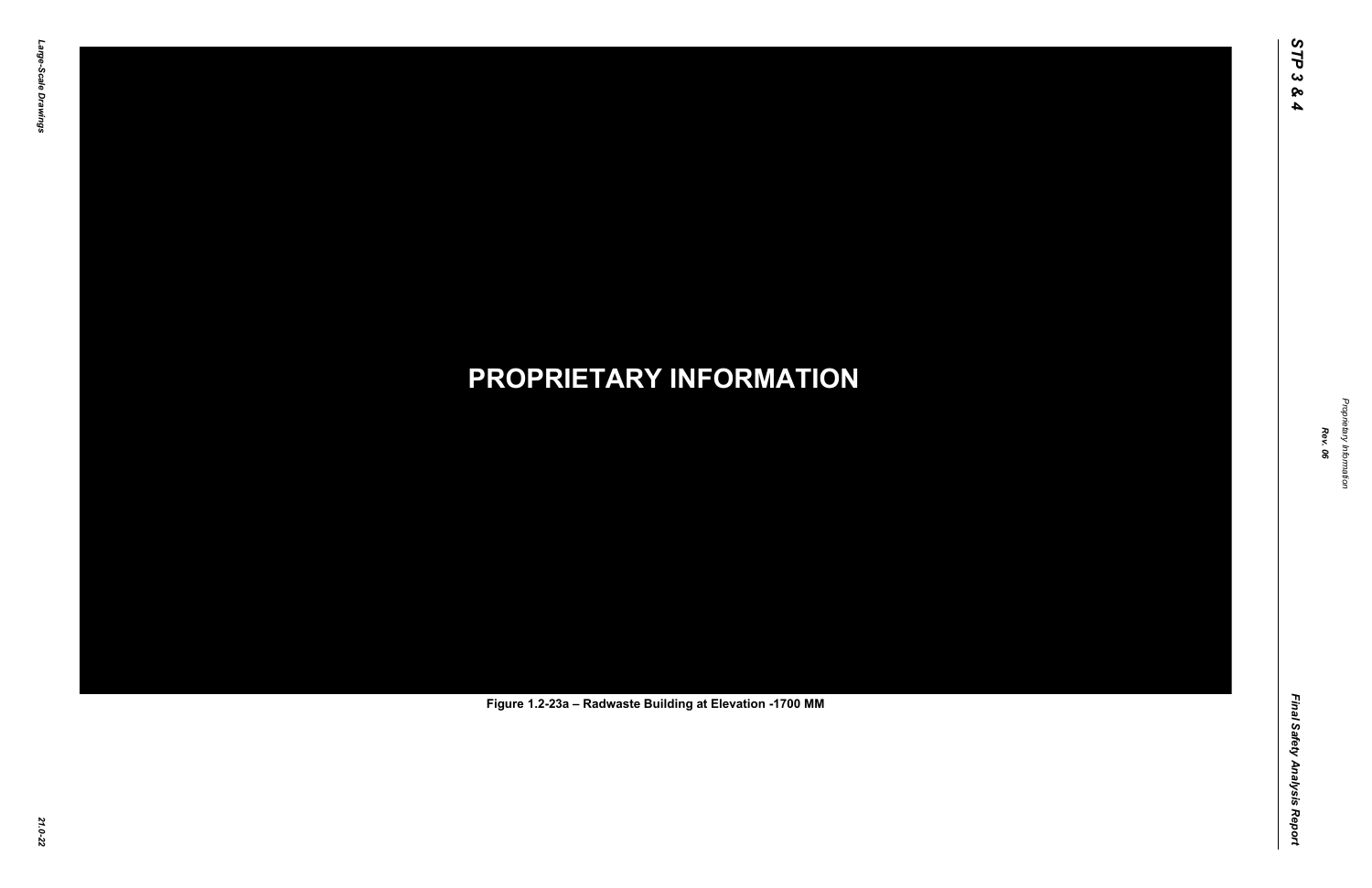Final Safety Analysis Report *Final Safety Analysis Report*

Proprietary Information *Proprietary Information*

# *21.0-23* **PROPRIETARY INFORMATION Figure 1.2-23b – Radwaste Building at Elevation 5300 MM**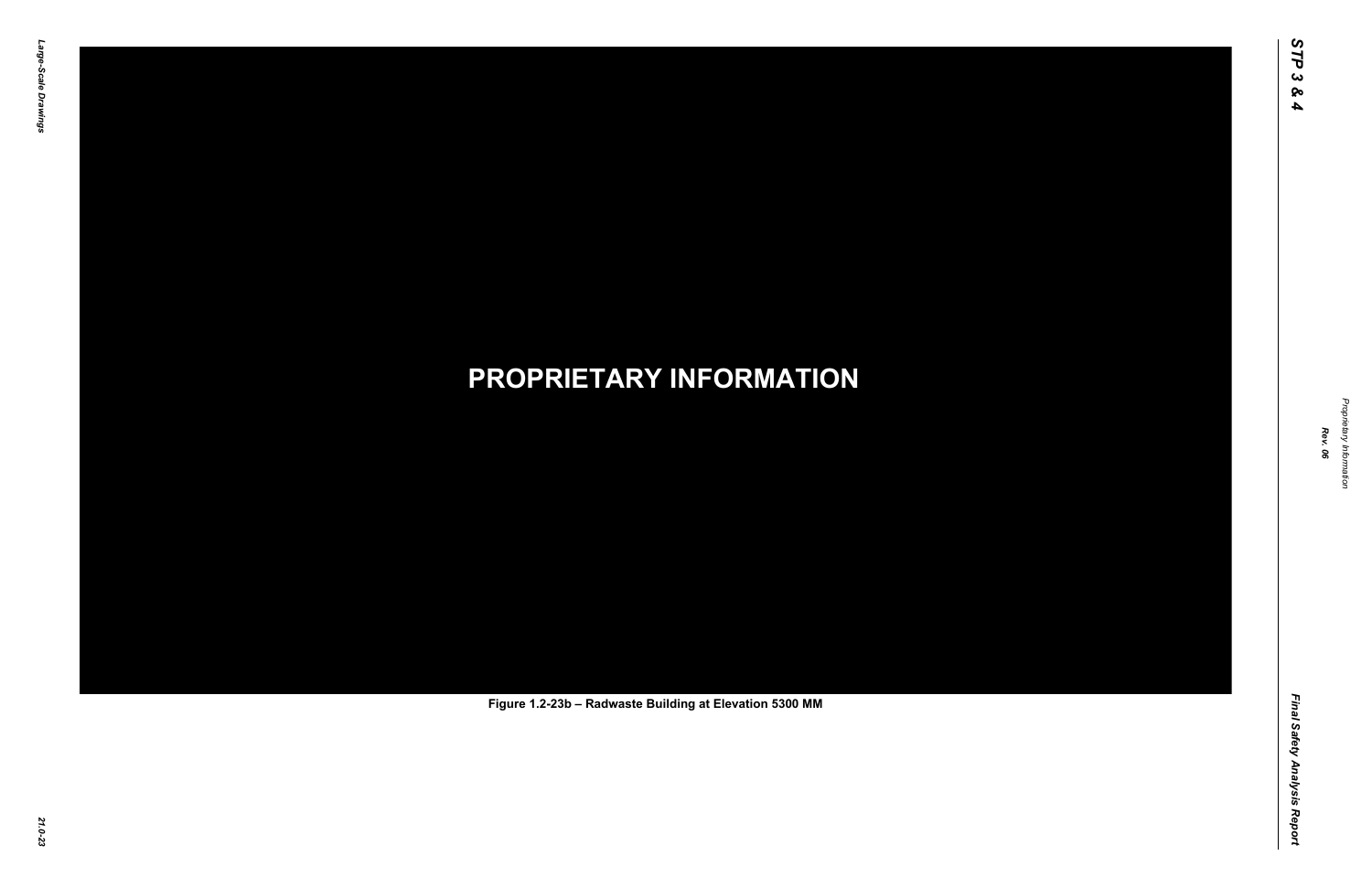Final Safety Analysis Report *Final Safety Analysis Report*



Proprietary Information *Proprietary Information*

# *21.0-24* **PROPRIETARY INFORMATION Figure 1.2-23c – Radwaste Building at Elevation 12300 MM**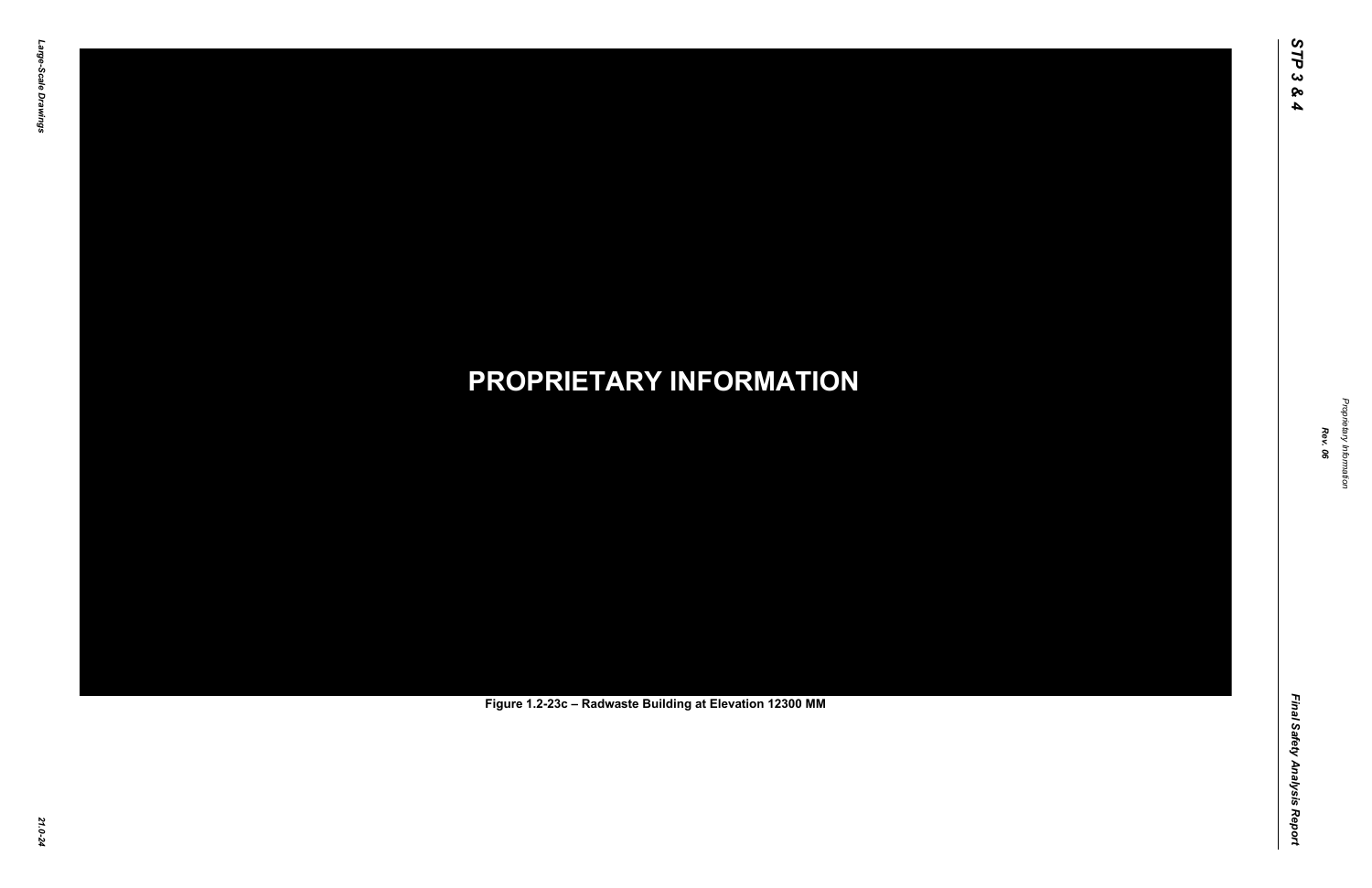Final Safety Analysis Report *Final Safety Analysis Report*



Proprietary Information *Proprietary Information*

# *21.0-25* **PROPRIETARY INFORMATION Figure 1.2-23d – Radwaste Building at Elevation 18300 MM**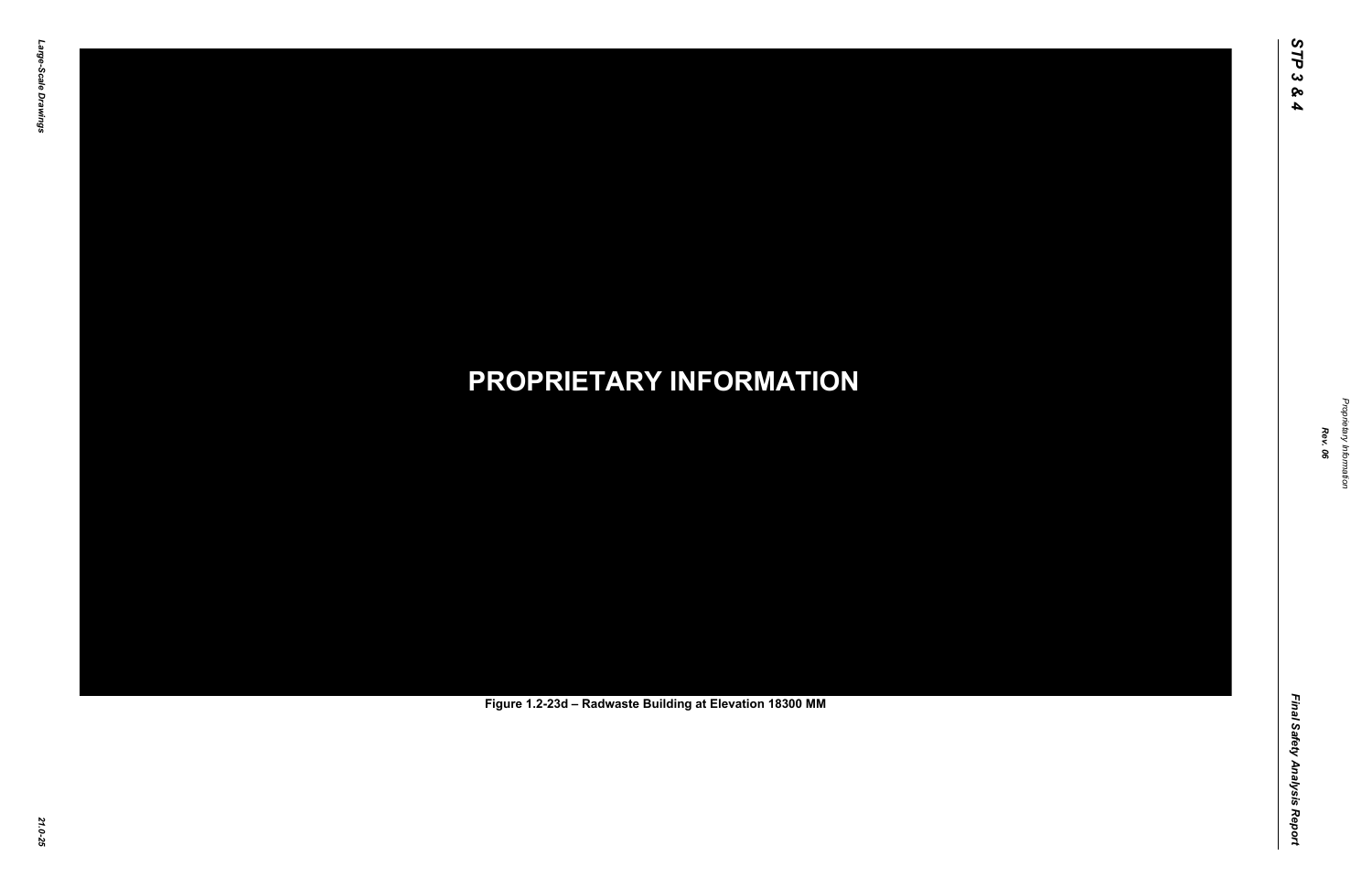Final Safety Analysis Report *Final Safety Analysis Report*

Proprietary Information *Proprietary Information*

# *21.0-26* **PROPRIETARY INFORMATION Figure 1.2-23e – Radwaste Building, Sections A-A, B-B**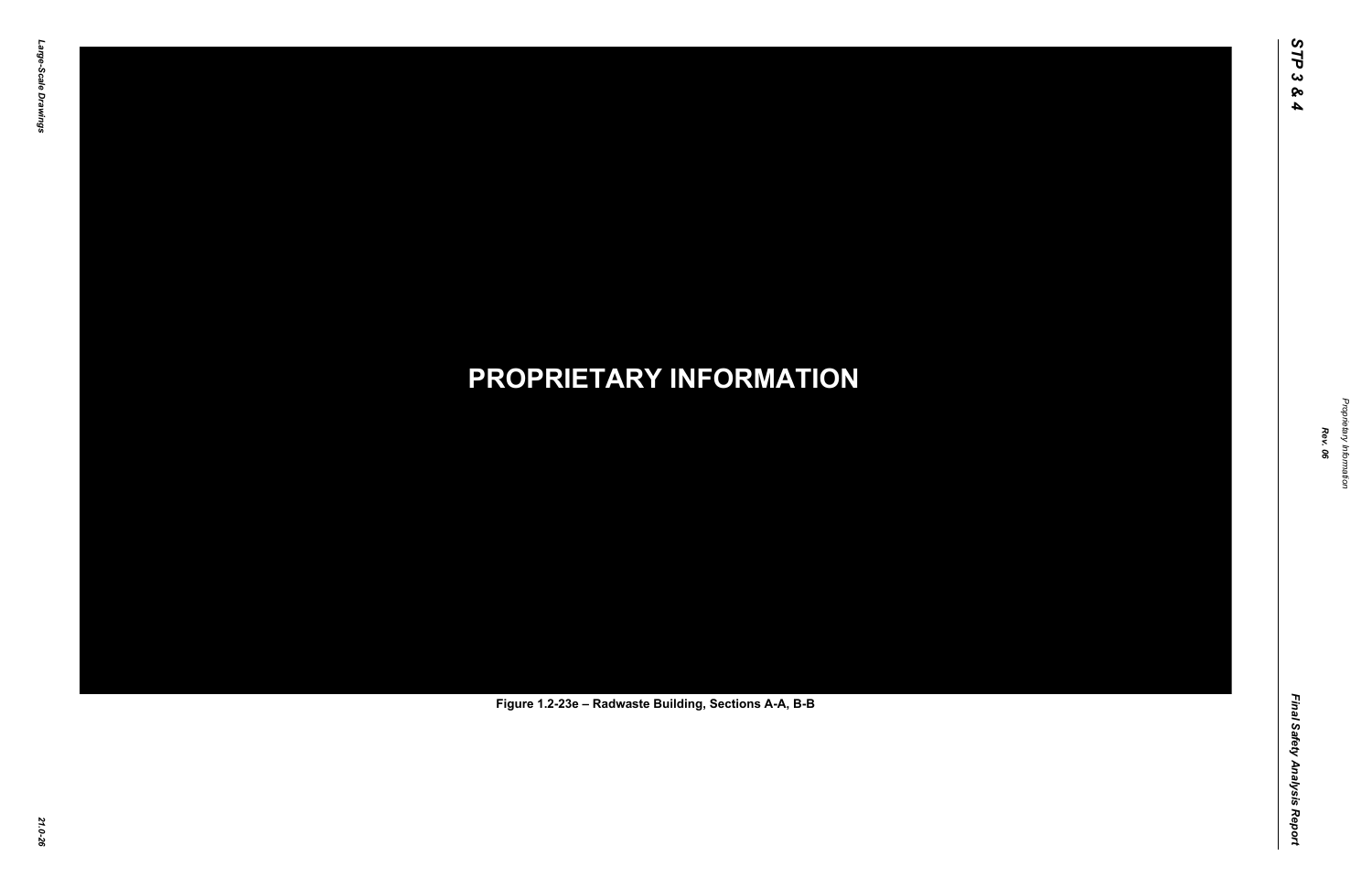Final Safety Analysis Report *Final Safety Analysis Report*

Proprietary Information *Proprietary Information*

# *21.0-27* **PROPRIETARY INFORMATION Figure 1.2-24 – Turbine Building, General Arrangement at Elevation 2300 mm**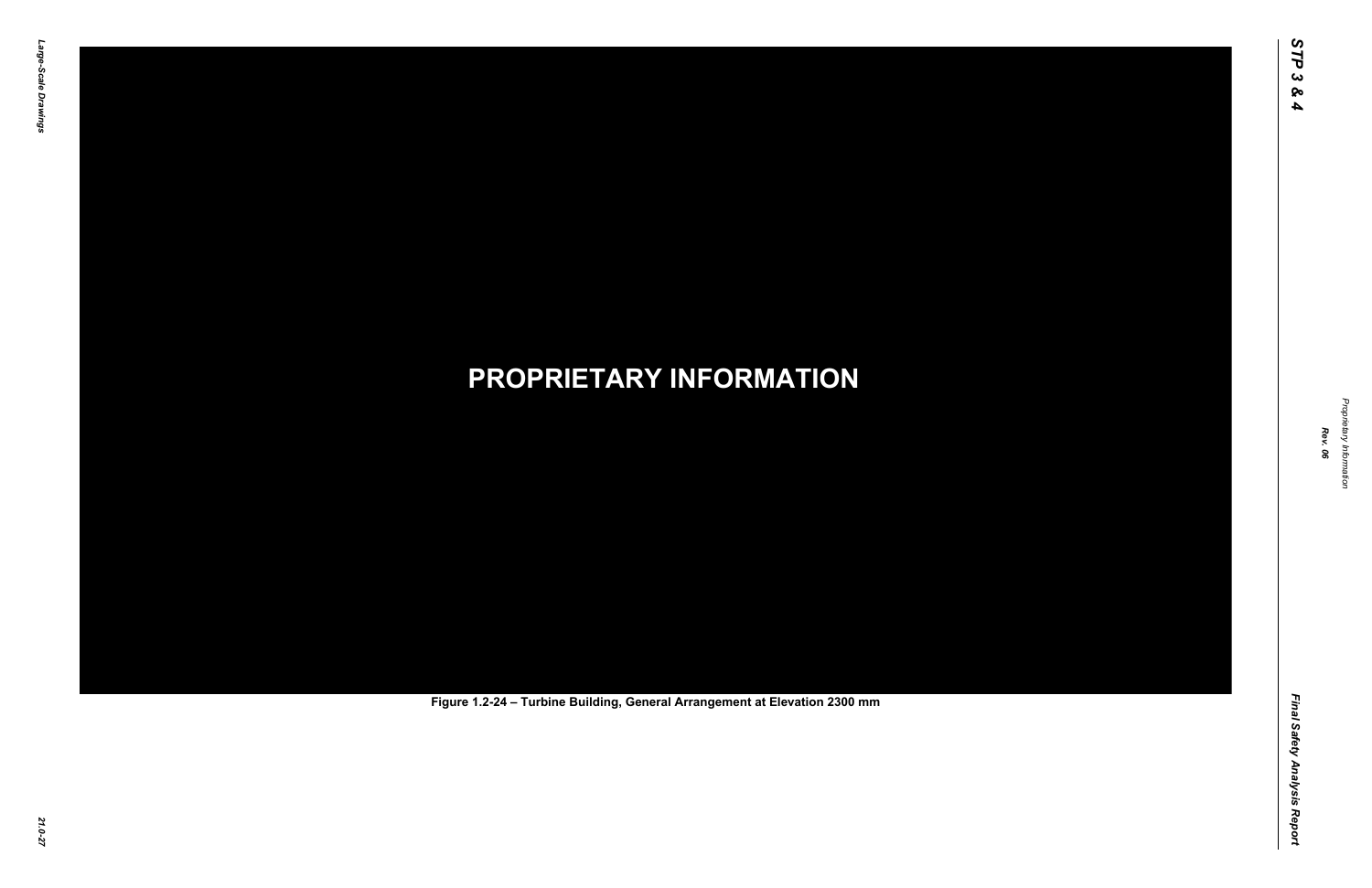Final Safety Analysis Report *Final Safety Analysis Report*

Proprietary Information *Proprietary Information*

# *21.0-28* **PROPRIETARY INFORMATION Figure 1.2-25 – Turbine Building, General Arrangement at Elevation 6300 mm**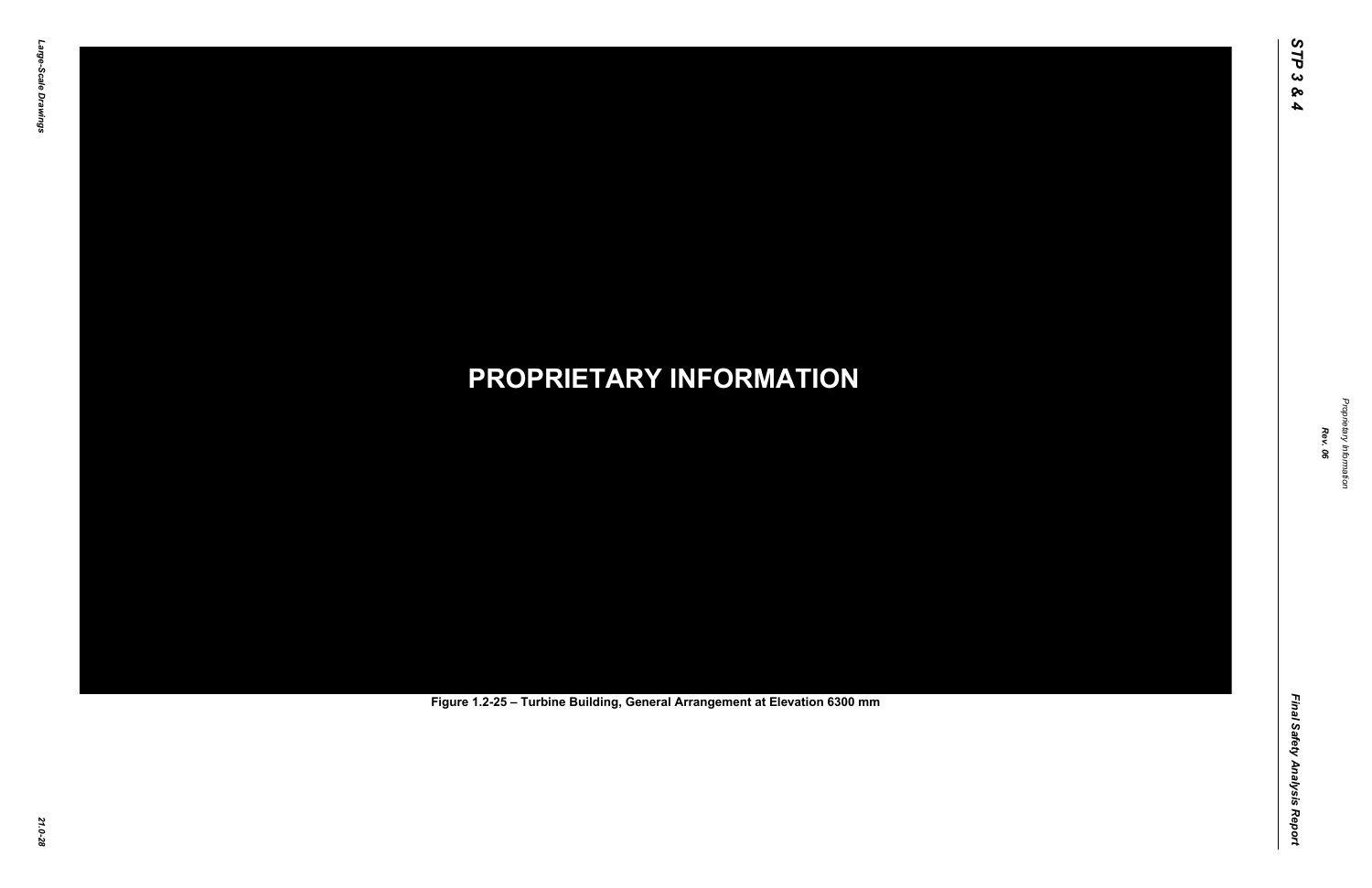Final Safety Analysis Report *Final Safety Analysis Report*

Proprietary Information *Proprietary Information*

# *21.0-29* **PROPRIETARY INFORMATION Figure 1.2-26 – Turbine Building, General Arrangement at Elevation 12300 mm**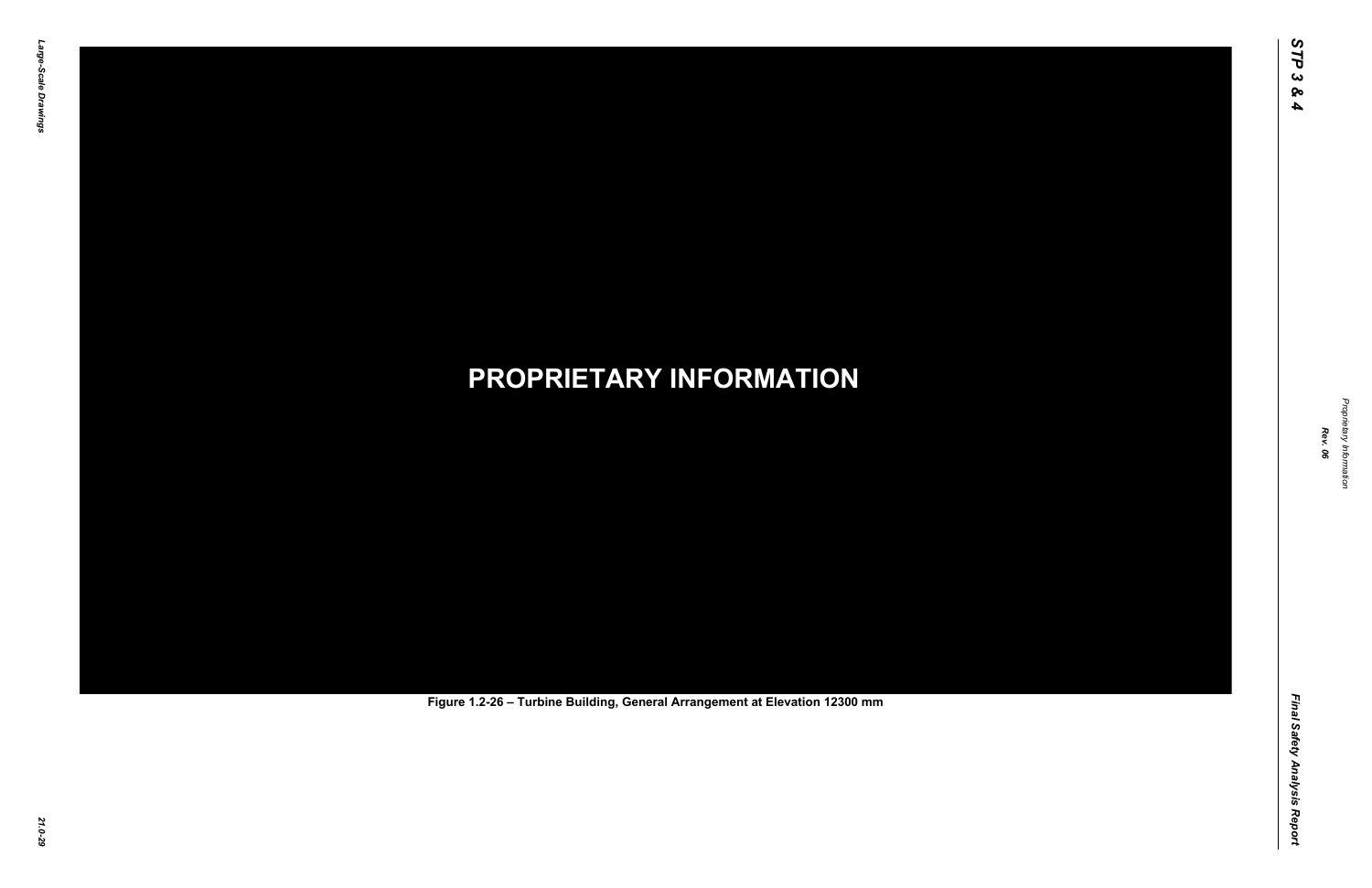Final Safety Analysis Report *Final Safety Analysis Report*

Proprietary Information *Proprietary Information*

# *21.0-30* **PROPRIETARY INFORMATION Figure 1.2-27 – Turbine Building, General Arrangement at Elevation 19700 mm**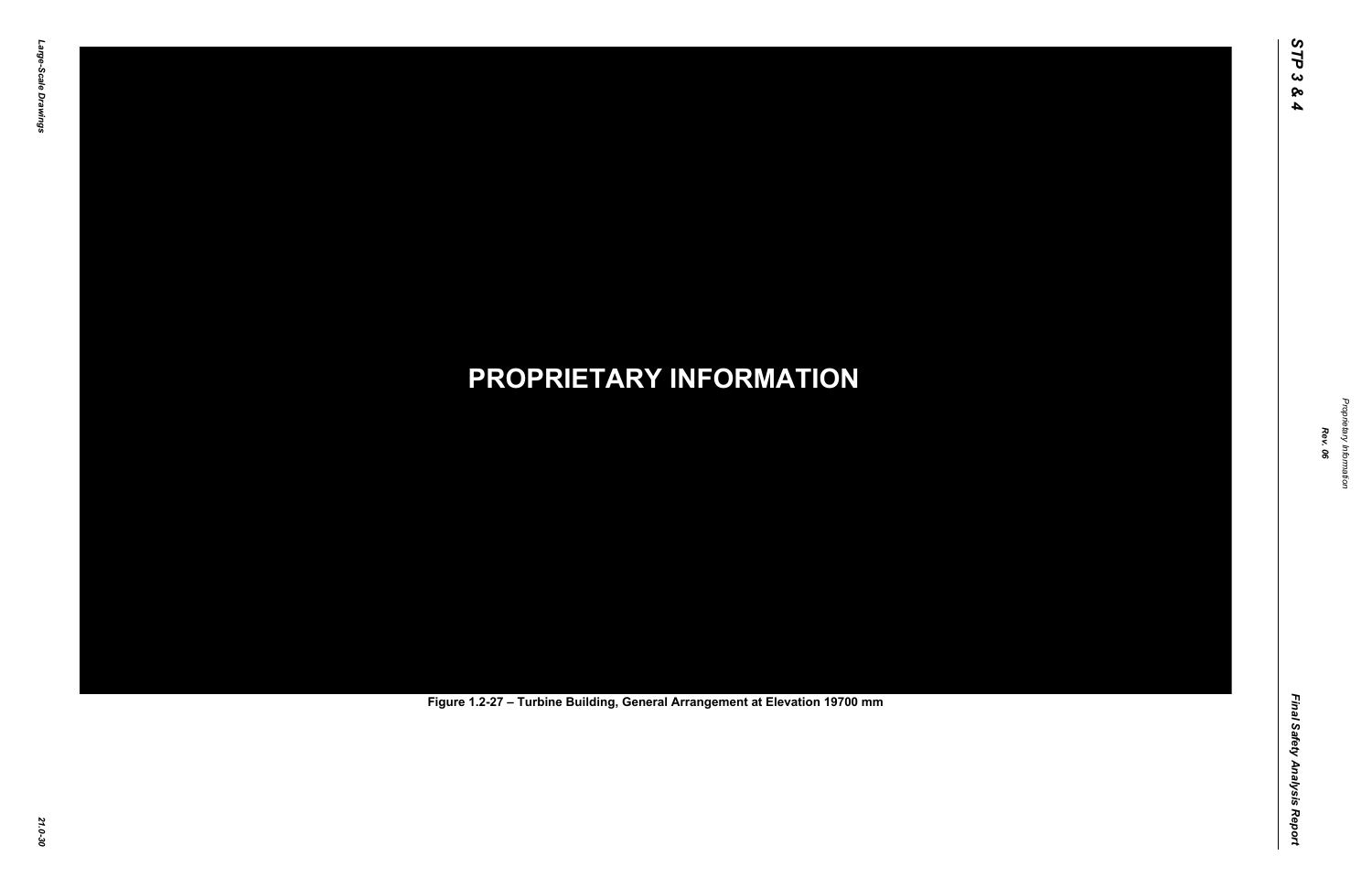Final Safety Analysis Report *Final Safety Analysis Report*

Proprietary Information *Proprietary Information*

# *21.0-31* **PROPRIETARY INFORMATION Figure 1.2-28 – Turbine Building, General Arrangement at Elevation 24400 mm**